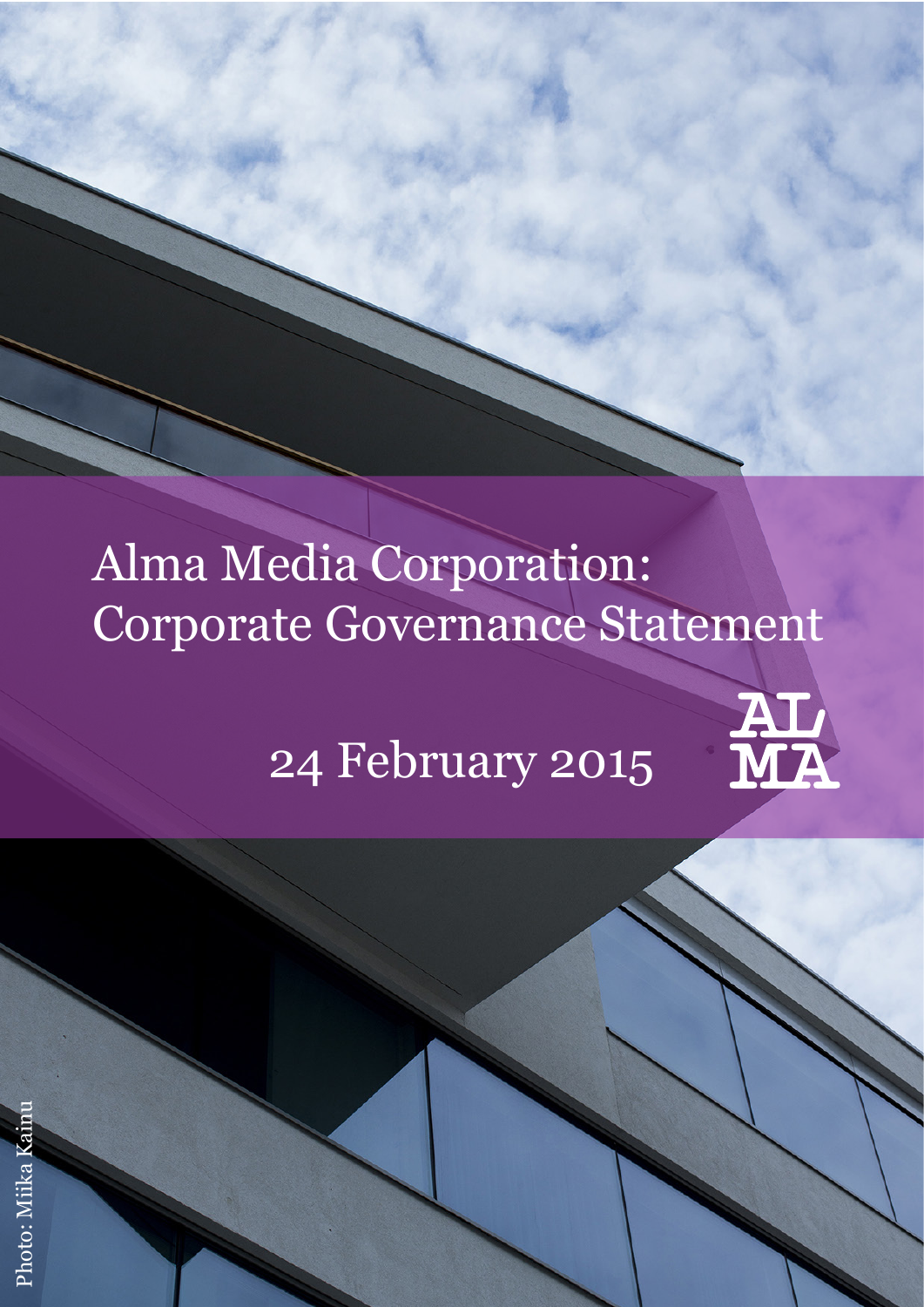

## Alma Media Corporation's Corporate Governance Statement

## **Contents**

| President & CEO and Group Executive Team of Alma Media Corporation.10  |
|------------------------------------------------------------------------|
|                                                                        |
| Internal control and risk management systems in financial reporting 11 |
|                                                                        |
|                                                                        |
|                                                                        |
|                                                                        |
|                                                                        |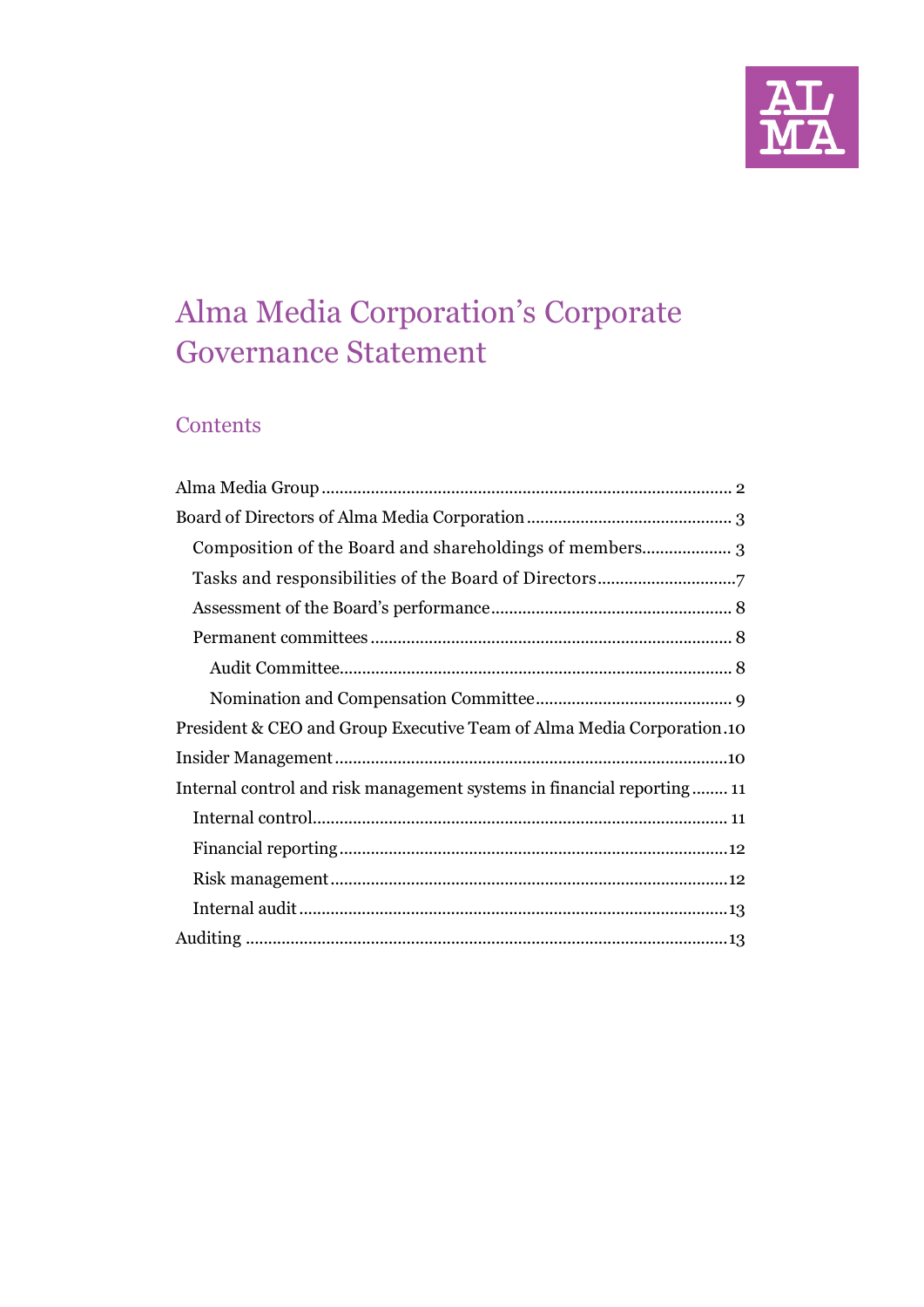

## Corporate Governance Statement of Alma Media Corporation

Alma Media Corporation applies the Finnish Corporate Governance Code 2010 for listed companies, issued by the Securities Market Association on 15 June 2010, in its unaltered form. A Corporate Governance Statement required by Recommendation 54 of the Corporate Governance Code is presented as a separate report in connection with the Annual Report. In addition, it is publicly available on Alma Media's website at [www.almamedia.com/investors/corporate](http://www.almamedia.com/investors/corporate-governance/corporate-governance-statement)[governance/corporate-governance-statement/](http://www.almamedia.com/investors/corporate-governance/corporate-governance-statement).

The Audit Committee of Alma Media Corporation's Board of Directors has reviewed the Corporate Governance Statement. The statement will not be updated during the financial period, but up-to-date information on its sections is available on Alma Media's website at [www.almamedia.com.](http://www.almamedia.fi/)

The Finnish Corporate Governance Code is downloadable from the website of the Securities Market Association at [www.cgfinland.fi.](http://www.cgfinland.fi/)

## Alma Media Group

Responsibility for Alma Media Group's business operations belongs to the constitutional bodies required by the Limited Liability Companies Act: the General Meeting of shareholders, which elects the members of the Board of Directors; and the President and CEO, who is appointed by the Board of Directors.

The Group's supreme decision-making body is the General Meeting of Shareholders, where shareholders exercise their decision-making power. The Board of Directors is responsible for the company's management and its appropriate organisation. In its capacity as the Group's parent company, Alma Media Corporation is responsible for the Group's management, legal affairs, corporate restructuring, strategic planning, financial administration, human resources and facilities management, financing and internal and external communications.

Alma Media Group has four reporting segments. The Digital Consumer Services segment comprises the classified advertising services unit Marketplaces and the digital services and development unit Alma Diverso. The Financial Media and Business Services segment specialises in the production of financial information as well as providing information and marketing solutions for businesses. The National Consumer Media segment reports the various publishing services of IL-Media. The Regional Media segment is responsible for the publishing of regional newspapers and Alma Media's printing operations.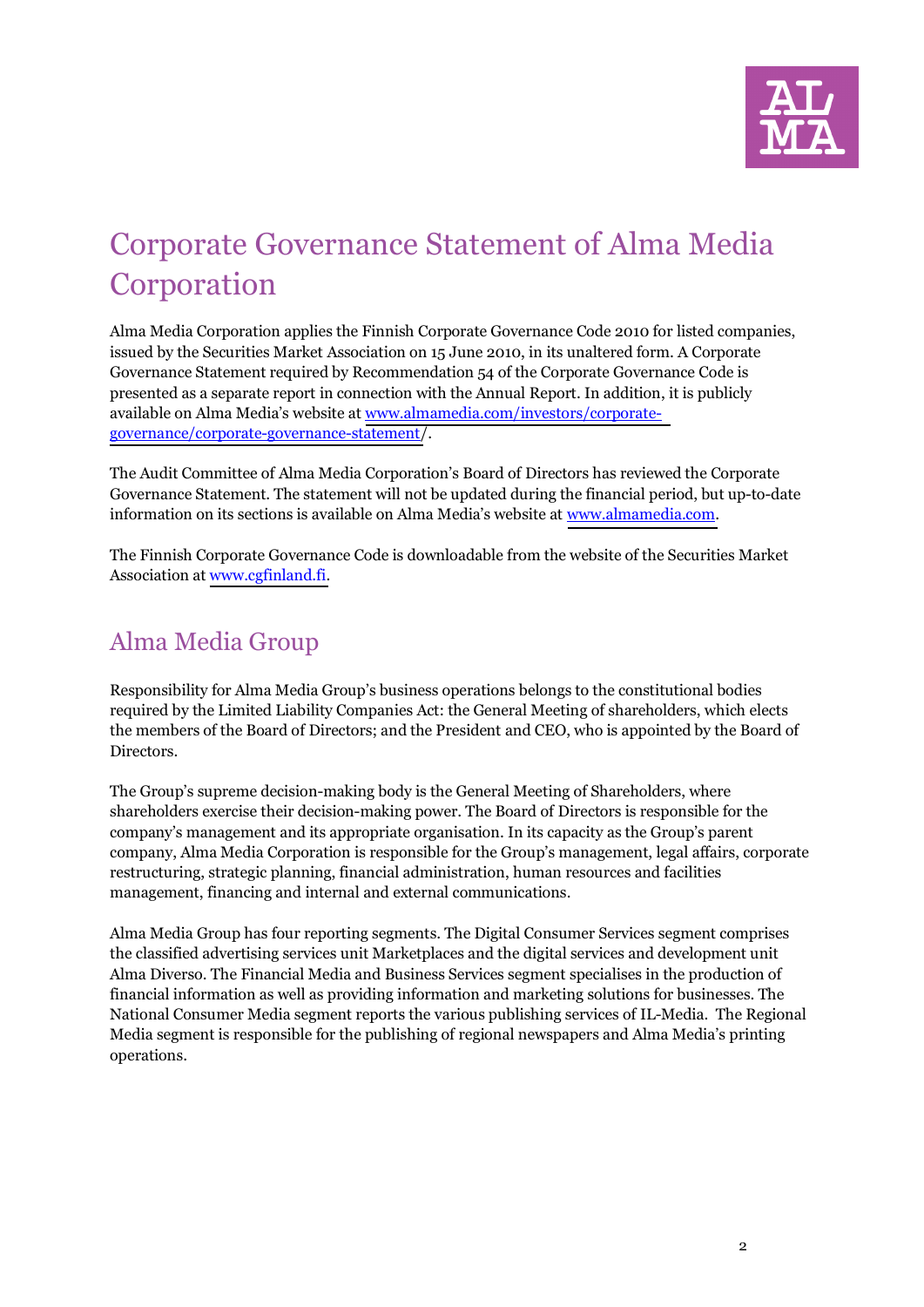

## Board of Directors of Alma Media Corporation

## Composition of the Board and shareholdings of members

#### The ordinary Annual General Meeting 2014 elected the following members to the Board of Directors:

Harri Suutari, Petri Niemisvirta, Niklas Herlin, Esa Lager, Perttu Rinta, Erkki Solja and Catharina Stackelberg-Hammarén.

The Chairman of the Board of Directors is Harri Suutari and the Deputy Chairman is Petri Niemisvirta.

Read more about the members of the Board of Alma Media Corporation in the tables shown below.

#### **Harri Suutari**

- · *Chairman of the Board*
- · *Member of the Board since 2005*
- · *Born: 1959*
- · *Civil Engineer*

#### **Principal working experience**

- PKC Group, President and CEO, 2002-2005 and 2008–2012
- · Ponsse Oyj, President and CEO, 1994–2000
- · Kajaani Automatiikka Oy, President 1984– 1996

#### **Principal positions of trust**

- The Federation of Finnish Technology Industries, Member of the Board 2014–
- · Tulikivi Oyj, Chairman of the Board 2013–
- · Kainuu Forest Management Association, Chairman of the Board 2013–
- · Componenta Oyj, Chairman of the Board 2012–
- · PKC Group, Chairman of the Board, 2005– 2008, Member of the Board since 2012
- · Oy M-Filter Ab, Member of the Board since 2010
- · Ponsse Oyj, Member of the Board 1994– 2001
- Sunit Oy, Member of the Board 2008-2011,
- Finnish citizen
- Independent of the company and its significant shareholders

**Shareholding on 31 December 2014** 56,140 Alma Media Corporation shares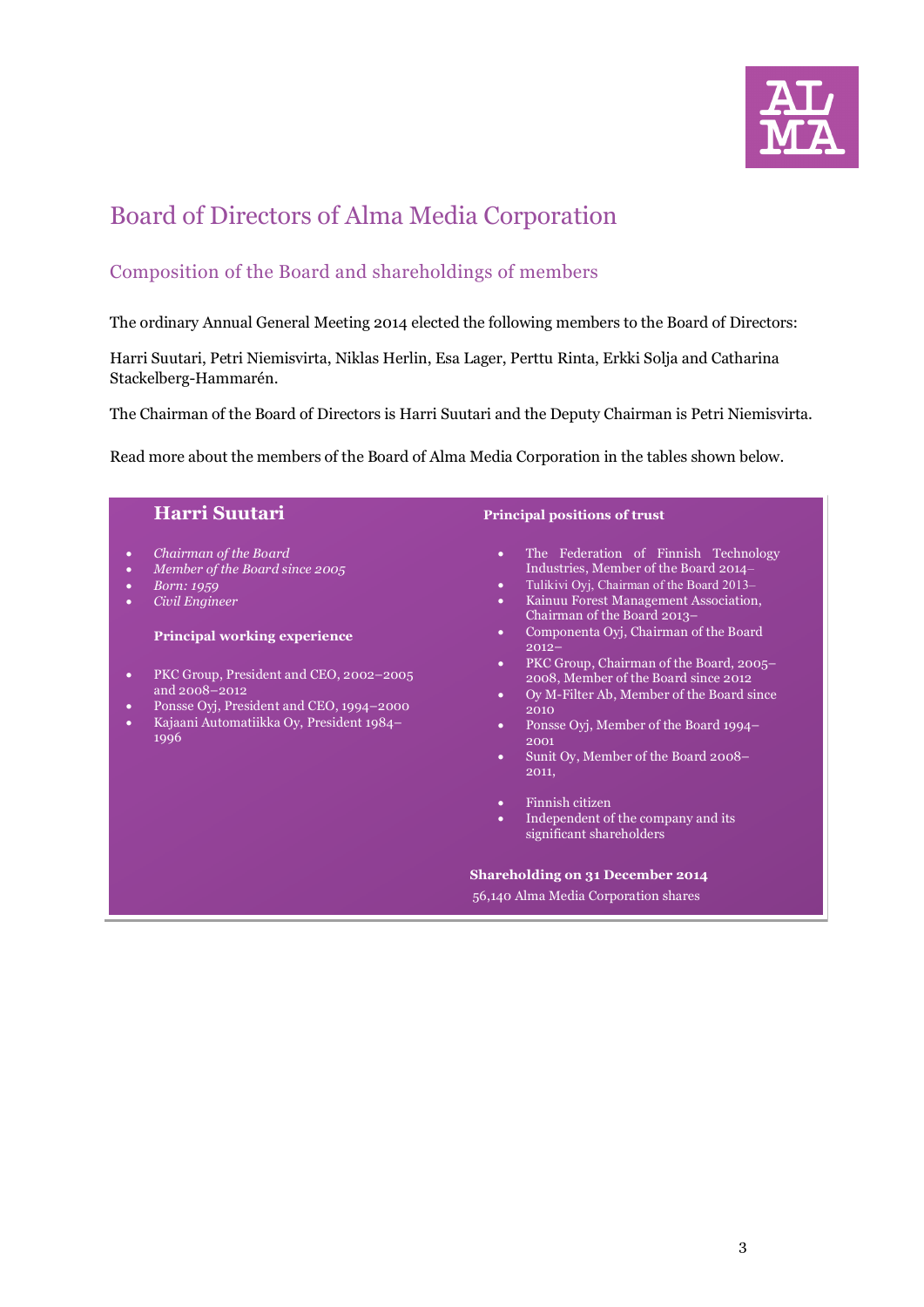

### **Petri Niemisvirta**

- · *Managing Director, Mandatum Life Insurance Company Limited; Member of the Group Executive Committee, Sampo plc*
- · *Deputy Chairman of the Board since 2011*
- · *Born: 1970*
- · *LL.M.*

#### **Principal working experience**

- · Managing Director, Evli Life Ltd 2000–2001
- Product Manager (unit linked insurance), Sampo Life Insurance Company Limited 1999– 2000Life Insurance Sales Manager, Kaleva Mutual Insurance Company/Sampo Life Insurance Company Limited 1995–1999

#### **Principal positions of trust**

- Kaleva Mutual Insurance Company, Member of the Board 2013–, Chairman of the Board 2014–
- · Varma Mutual Pension Insurance Company, Member of the Board 2014–
- Confederation of Finnish Industries EK, Chairman of Finance and Tax Commission 2011–
- BenCo Insurance Holding B.V. (Netherlands), Member of the Board 2009–
- · Finnish citizen
- · Independent of the company and its significant shareholders

#### **Shareholding on 31 December 2014**

10,463 Alma Media Corporation shares

### **Niklas Herlin**

- · *Publisher*
- · *Member of the Board since 2013*
- · *Born: 1963*
- · *B. Sc., Bentley College, USA*

#### **Principal working experience**

- · Freelance journalist, columnist, non-fiction writer 2001–
- · Editor, News Editor, Kauppalehti 1987–1996, Suomen Kuvalehti 1996–1997, Ilta-Sanomat 1997–2001
- · Corporate Analyst, Finnish Fund for Industrial Cooperation 1987–88

#### **Principal positions of trust**

- · Kehitysvammaisten työllisyyden tukisäätiö (Support Foundation for the Employment of People with Developmental Disabilities), Chairman of the Board 2013–
- · Riikka Herlin Foundation, Chairman of the Board 2012–
- · Mariatorp Oy, Chairman of the Board 2005–
- · Uusi Suomi, Chairman of the Board 2007–
- · Publishing company Teos, Chairman of the Board 2003–
- · Finnish citizen
- Independent of the company, but not independent of its significant shareholder

#### **Shareholding on 31 December 2014**

5,961 Alma Media Corporation shares and 12,100,000 shares via Mariatorp Oy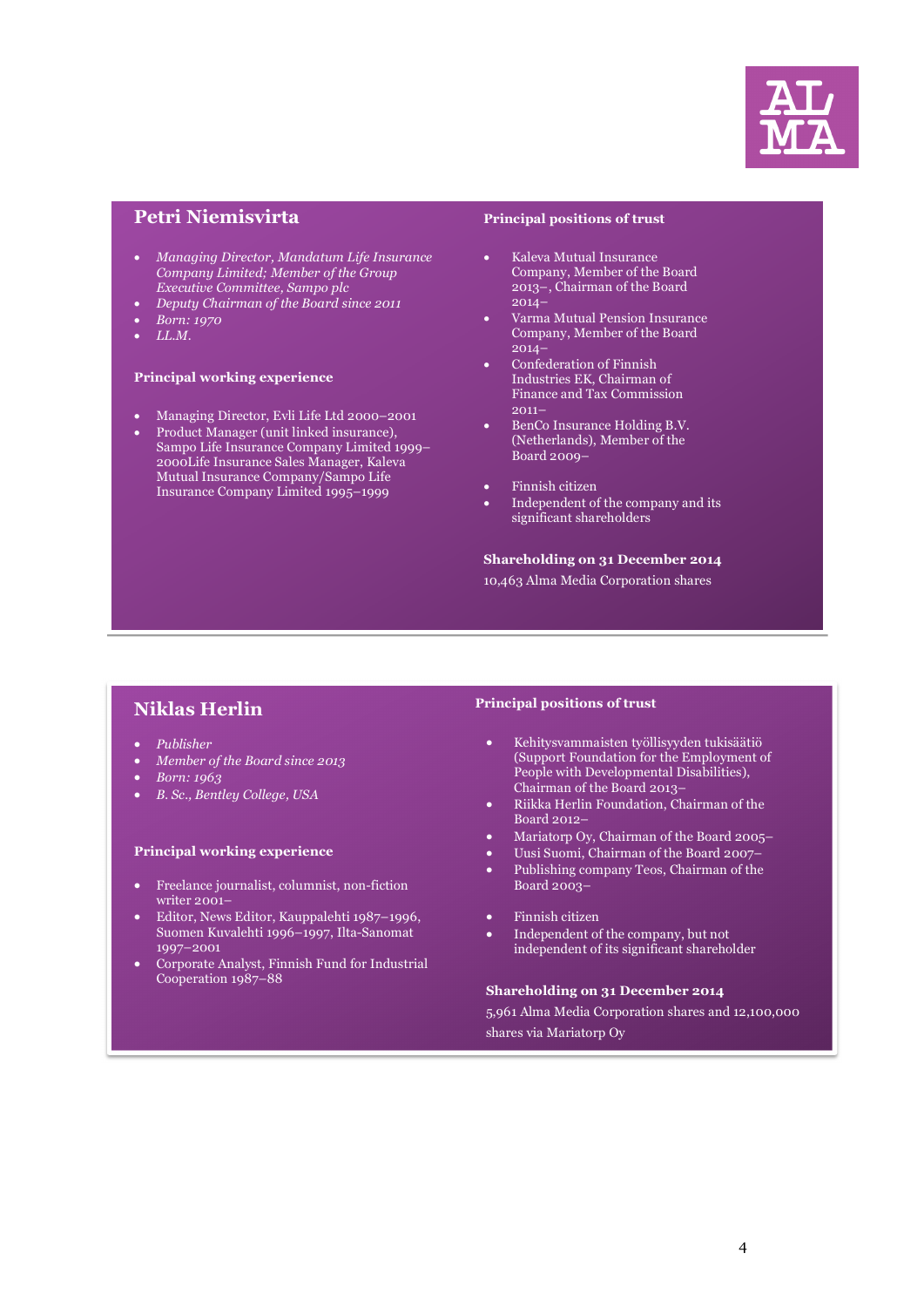

#### **Esa Lager**

- · *Member of the Board since 2014*
- · *Born: 1959*
- · *LL.M., M.Sc. (Econ.)*

#### **Principal working experience**

- · Deputy CEO, Outokumpu Group,
- · 2011–2013
- · Chief Financial Officer (CFO), Outokumpu Group,
- · 2005–2013
- · Director, Financing and Administration, Outokumpu Group, 2001–2004
- · Director, Financing, Outokumpu Group, 1995–2000
- · Vice President, Outokumpu Group, 1991–1994
- Various expert and managerial positions (Head Office foreign operations and the London branch), Kansallis-Osake-Pankki, 1984–1990

#### **Principal positions of trust**

- Member of the Board, Fennovoima Oy, 2014–
- · Deputy Chairman of the Board, member of the Board, Olvi Oy, 2002–
- Deputy Chairman of the Board, member of the Board, Ilkka-Yhtymä Oyj, 2011–
- · Deputy Chairman of the Board, member of the Board, SATO Oyj, 2014–
- Member of the Board, Suomen Teollisuusijoitus Oy, 2014–
- · Member of the Board 1996–2000, 2003–2008, Deputy Chairman 2010–2011, Okmetic Oyj
- Finnish citizen
- Independent of the company, but not independent of its significant shareholder

#### **Shareholding on 31 December 2014**

4,421 Alma Media Corporation shares

#### **Perttu Rinta**

- · *Managing Director, Suur-Savon Sähkö Oy*
- · *Commercial Counsellor*
- · *Member of the Board since 2013*
- · *Born: 1954*
- · *M.Sc. (Econ.), Umeå University*

#### **Principal working experience**

- · Managing Director, Kymppivoima Oy, 2002– 2007
- · Director, Rautakesko Oy, Baltic operations, K-Rautaketju and Corporate Services, 2000–2002
- · Managing Director, Kauppiasliitto ry 1998– 2000
- · Director, Kesko Corporation, Local stores, 1996– 1997
- · Department and support manager, Vaasa Province Aluekesko, 1989–1996
- · Several managerial positions, Hankkija, 1979– 1989

#### **Principal positions of trust**

- · Finnish Energy Industries Association, Member of the Board 2012–, Chairman of Electricity Trade Committee 2004–2007
- · Vapo Oy, Vice Chairman of the Board 2009–, Vice Chairman of Compensation Committee 2010, Chairman of Audit Committee 2009, 2011–2014, member of Audit Committee 2014–
- · Kymppivoima Oy, Member of the Board 2007-, Chairman of the Board 2011–2013
- · Kymppivoima Hankinta Oy, Member of the Board 2007–, Chairman of the Board 2011– 2013
- · Kymppivoima Hydro Oy, Deputy Chairman of the Board 2007–
- · Blåfall AS, Member of the Board 2012–
- · Savo Climate Programme, Delegation Member 2011–
- · Ilkka-Yhtymä Oyj, Member of Supervisory Board 1999–, Deputy Chairman of Supervisory Board 2009–, Member of Nomination and Compensation Committee 2009–
- South Savo Chamber of Commerce, Member of the Board 2008–2012
- · K-Plus Oy, Member of the Board 2000–2002
- · K-Instituutti Oy, Member of the Board 1998– 2002
- Finnish citizen
- Independent of the company, but not independent of its significant shareholder

#### **Shareholding on 31 December 2014**

5,961 Alma Media Corporation shares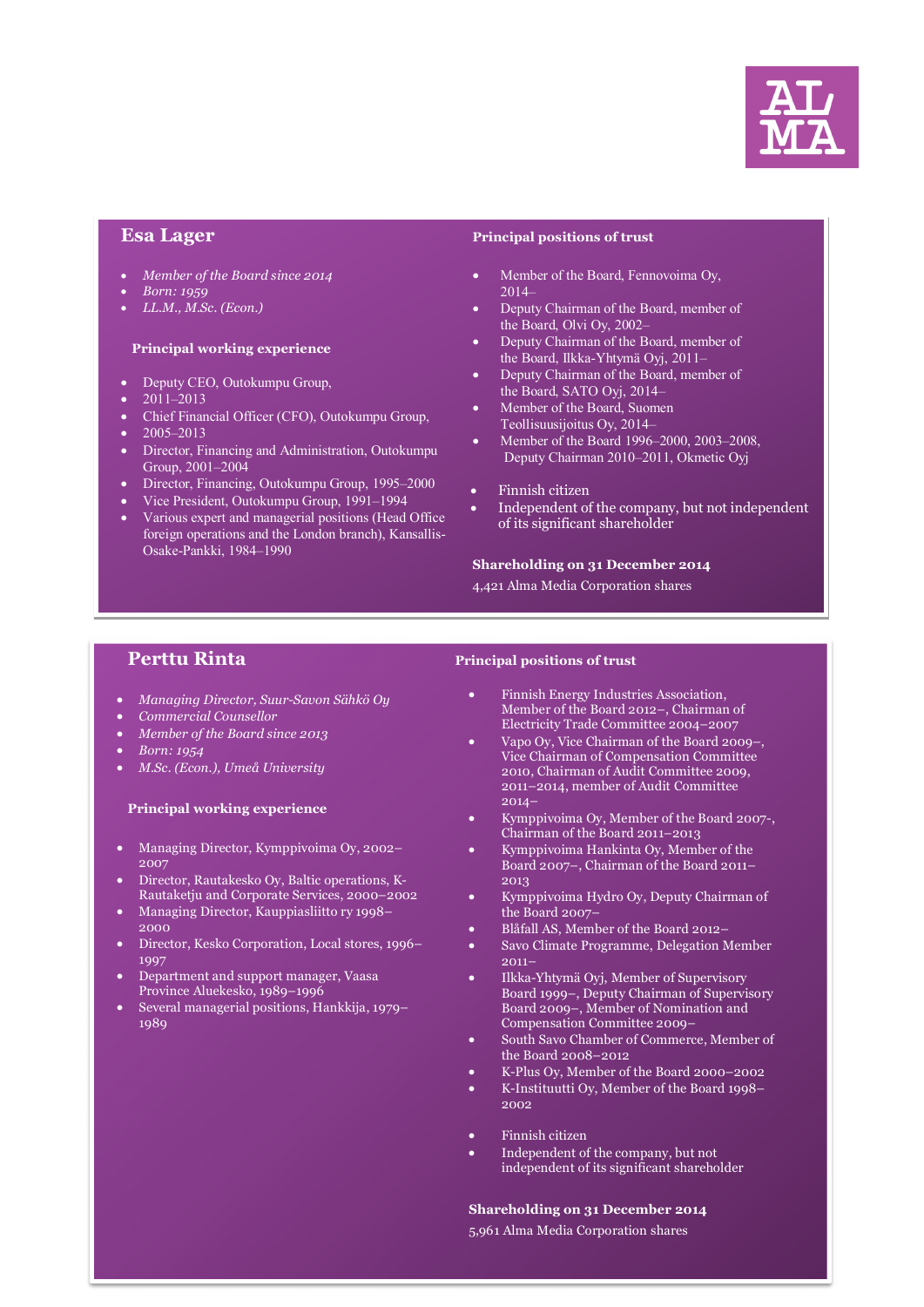

#### **Erkki Solja**

- · *CEO, Kiilto Family Oy*
- · *Member of the Board since 2008*
- · *Born: 1954*
- · *M.Sc. (Econ.)*

#### **Principal working experience**

- · Kiilto Family Oy, CEO since 2008
- · Kiilto Oy, CEO 1994–2007
- · Joined Kiilto Oy in 1983

#### **Principal positions of trust**

- · C.V. Åkerlund Foundation, Chairman of the Board 1997–
- · Chemical Industry Federation of Finland, Member of the Board 2001-
- · Honorary Consul, Republic of Austria 1997–
- · Finnish citizen
- · Independent of the company and its significant shareholders

**Shareholding on 31 December 2014**

#### 43,018 Alma Media Corporation shares

### **Catharina Stackelberg-Hammarén**

- · *Founder and CEO, Marketing Clinic Oy since 2004*
- · *Member of the Board since 2009*
- · *Born: 1970*
- · *M.Sc. (Econ.)*

#### **Principal working experience**

- · CEO, Marketing Clinic Oy, 2004–
- · Managing Director, Coca-Cola Finland, 2003– 2004 and 2000–2002
- · Managing Director, Coca-Cola Sweden 2002– 2003
- · Marketing Director, Coca-Cola Nordic & Baltic Division, 2000
- · Consumer Marketing Manager, Coca-Cola Finland, 1996–2000
- · Marketing Manager, Sentra plc, 1994–1996

#### **Principal positions of trust**

- · Marimekko Oyj, Member of the Board 2014–
- Cision Ab, Member of the Board 2013-2014
- · Jokerit Hockey Club Oy, Member of the Board 2013–2014
- · Aktia Bank Abp, Member of the Board 2012–
- · Stiftelsen Svenska Handelshögskolan, Member of the Board 2011–
- · Marketing Clinic group, Member of the Board 2004–
- Mint of Finland Ltd, Member of the Board 2004-2011
- · Tradedoubler Ltd, Member of the Board 2006– 2007
- · EQ Oyj, Member of the Board 2011–2012
- · Finnish citizen
- Independent of the company and its significant shareholders

**Shareholding on 31 December 2014** 11,155 Alma Media Corporation shares

It is the duty of the members of the Board of Directors to provide the Board of Directors with sufficient information for the assessment of their competence and independence. The Board of Directors has assessed that with the exception of Esa Lager, Perttu Rinta and Niklas Herlin, the members of the Board are independent of the company and its significant shareholders. The members mentioned hereinabove are assessed to be independent of the company but not independent of its significant shareholders. Esa Lager is a member of the Board of Ilkka-Yhtymä Oyj, Perttu Rinta is the Deputy Chairman of the Supervisory Board of Ilkka-Yhtymä Oyj, and Niklas Herlin is the Chairman of the Board of Mariatorp Oy.

Alma Media Corporation's Board of Directors is elected by a General Meeting of Shareholders. The Board comprises three to nine members. The President and CEO of the company may not act as the Chairman of the Board. There is no specific order of appointment of directors.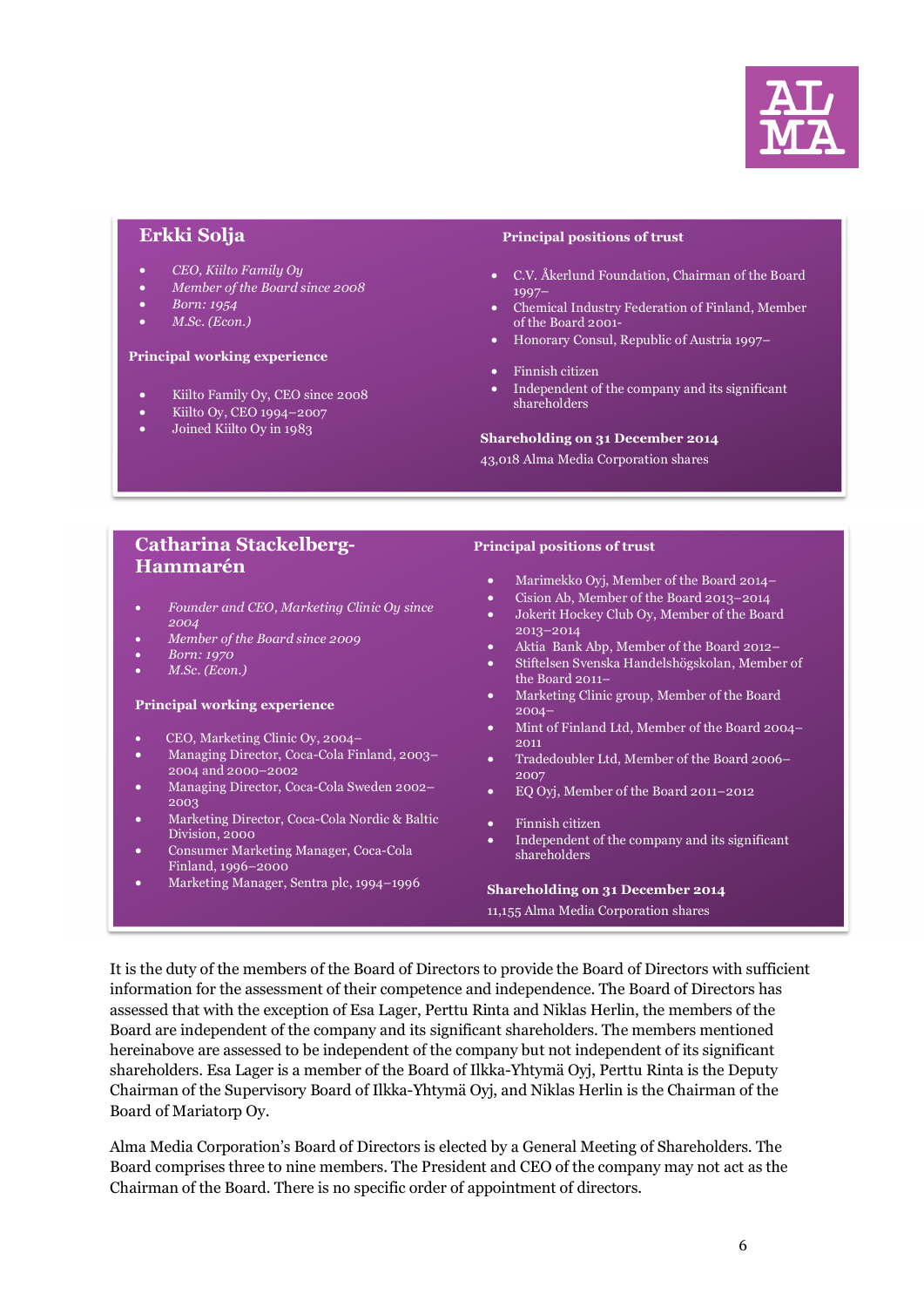

## Tasks and responsibilities of the Board of Directors

The Board of Directors is responsible for the company's administration and the due organisation of its operations. The tasks and responsibilities of the Board of Directors are determined by the Finnish Limited Liability Companies Act and the Articles of Association. The detailed working of the Board of Directors is set out in the Board's Charter. Principal tasks of the Board of Directors include confirming the Group's strategy and objectives as well as deciding on significant investments and acquisitions. The Board of Directors monitors the Group's performance through monthly reports and other information provided by the Group's management.

The duties of the Board of Directors include:

- · confirming the Group's strategy and objectives, monitoring their implementation, and, if required, initiating corrective action
- · considering and approving the interim reports and the annual accounts
- · approving strategically significant corporate and real estate acquisitions and disposals as well as investments according to separate investment instructions
- · deciding on the Group's capital financing programmes and operations according to a separate treasury policy
- · approving the dividend policy and submitting a dividend proposal to the Annual General Meeting
- · annually reviewing the main risks associated with the company's operations and the management of these risks; if necessary, giving the President and CEO instructions on how to deal with them, and, if required, initiating corrective action
- · appointing and, if required, dismissing the President and CEO
- · deciding on the Nomination and Compensation Committee's proposal for the terms of employment of the President and CEO and the other members of the Group Executive Team
- · confirming the company's organisation based on the CEO's proposal
- · confirming the terms of employment of the CEO's direct subordinates based on the CEO's proposal
- · confirming, based on the CEO's proposal, the appointment and dismissal of the editors-in-chief of Aamulehti, Iltalehti and Kauppalehti, as well as of Kainuun Sanomat, Lapin Kansa, Pohjolan Sanomat and Satakunnan Kansa
- holding a meeting with the company's auditors at least once a year
- deciding on matters that are exceptional and have wide-ranging consequences
- · considering other matters that the Chairman of the Board and President and CEO have agreed to be included in the agenda for the Board's meeting. Other Board members are also entitled to put a matter before the Board by notifying the chairman of such a matter.
- · representing the company and entitling individuals to represent the company, as well as deciding on procurations
- · approving the principles underlying the donation of sums to good causes.

The Board convenes approximately 12 times a year according to a previously confirmed timetable and, in addition, whenever necessary. Most meetings are connected with the publication of the company's financial statements and interim reports. In addition to these meetings, the Board also holds one or two Strategy Meetings at which it considers the Group's future scenarios and confirms the company's strategy for each strategy period.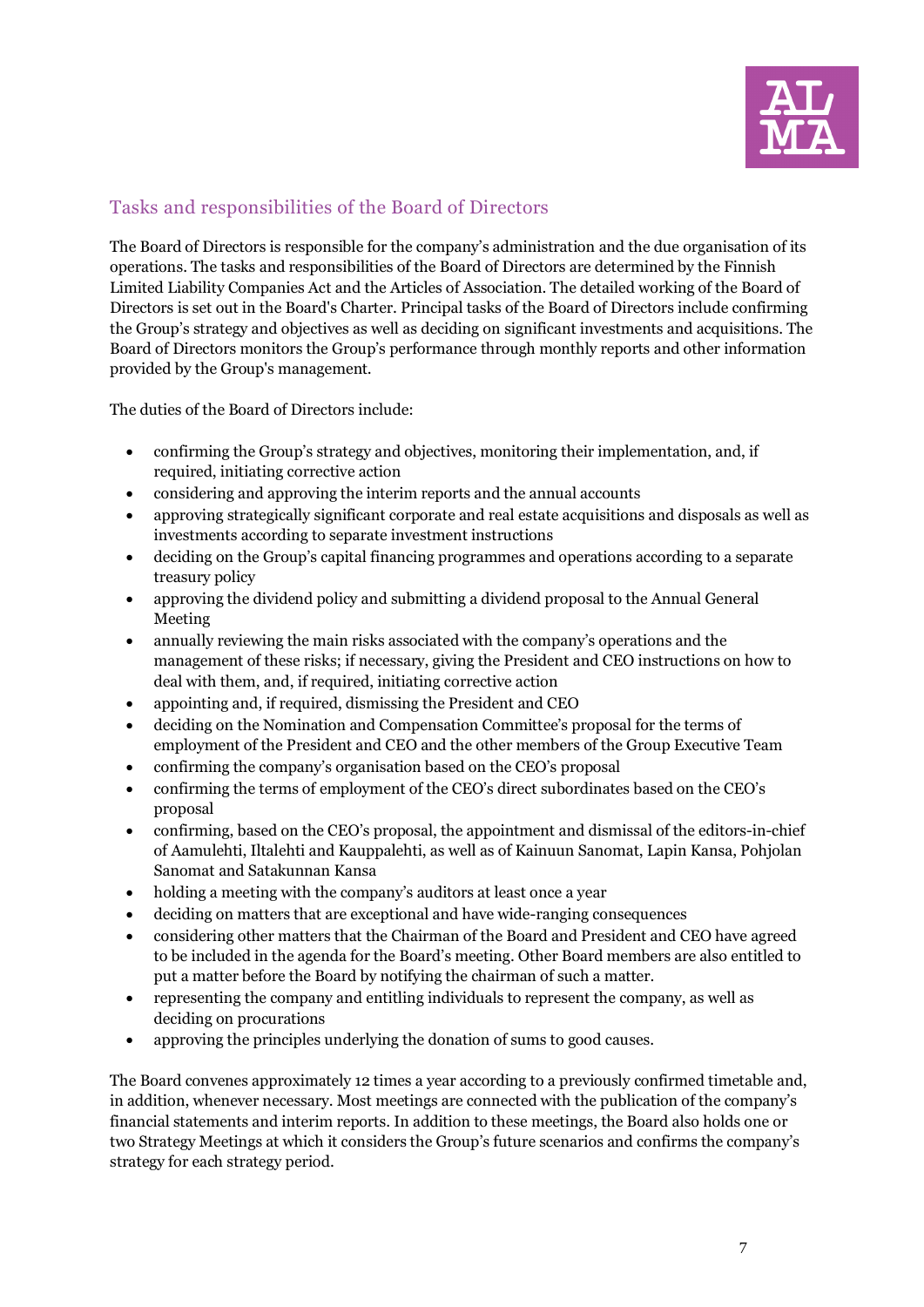

In 2014, the Board met 15 times. The average attendance of the Board members at these meetings was 98%. The attendance of each member is shown in the table below.

*Board of Directors of Alma Media Corporation*

| <b>Name</b>                    | Role            | <b>Attendance in the Board</b><br>meetings |
|--------------------------------|-----------------|--------------------------------------------|
| Harri Suutari                  | Chairman        | 14/15                                      |
| Petri Niemisvirta              | Deputy Chairman | 15/15                                      |
| Timo Aukia                     | Member $1)$     | 3/3                                        |
| Niklas Herlin                  | Member          | 15/15                                      |
| Esa Lager                      | Member 2)       | 12/12                                      |
| Perttu Rinta                   | Member          | 14/15                                      |
| Kai Seikku                     | Member $1)$     | 3/3                                        |
| Erkki Solja                    | Member          | 14/15                                      |
| Catharina Stackelberg-Hammarén | Member          | 15/15                                      |

*¹) member of the Board until 20 March 2014*

*²) member of the Board since 20 March 2014*

### Assessment of the Board's performance

In 2014, the Board of Directors evaluated its performance and working methods through self-assessment.

#### Permanent committees

The Board of Directors has established two permanent committees: the Audit Committee and the Nomination and Compensation Committee. At its constitutive meeting after the Annual General Meeting, the Board of Directors elects the members of these committees from among the Board members.

The Board of Directors confirms a written Charter for the committees. The committees report to the Board of Directors.

#### *Audit Committee*

At its constitutive meeting after the Annual General Meeting, the Board of Directors elects a minimum of three members to the Audit Committee from among the Board members, who then elect a Chairman for the Committee. The Audit Committee meets at least four times a year. As of 20 March 2014, the members of the Audit Committee are Esa Lager, Perttu Rinta and Catharina Stackelberg-Hammarén. Esa Lager is Chairman of the Audit Committee. The Audit Committee's meetings are attended by the company's Auditor, the Group's Chief Financial Officer and General Counsel. Matters to the Committee are presented by the CFO.

The Board of Directors has appointed the Audit Committee to monitor the company's internal control systems. The work of the Audit Committee includes tasks such as evaluating compliance with legislation and regulations; monitoring the auditing process; monitoring and supervising the preparation of the financial statements and other financial reports; monitoring significant financial, financing and tax risks; and monitoring the company's fiscal position.

The Audit Committee convened five times in 2014. The average attendance of the Board members at these meetings was 96%. The attendance of each member is shown in the table below.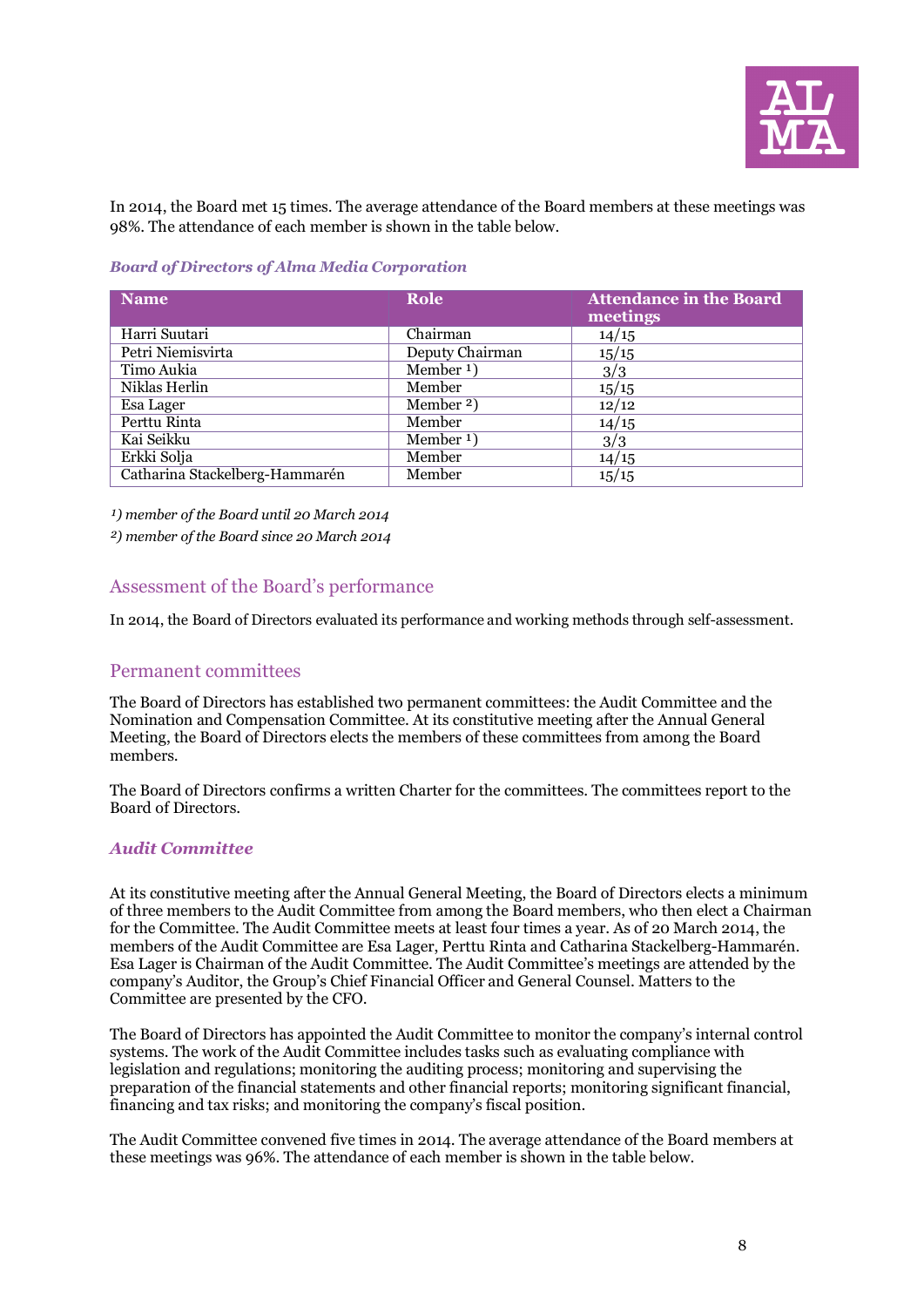

#### *Audit Committee*

| <b>Name</b>                    | Role           | <b>Attendance in the</b><br><b>Committee meetings</b> |
|--------------------------------|----------------|-------------------------------------------------------|
| Kai Seikku                     | Chairman $1$ ) | 2/2                                                   |
| Esa Lager                      | Chairman 2)    | 5/5                                                   |
| Perttu Rinta                   | Member         | 717                                                   |
| Catharina Stackelberg-Hammarén | Member         | 6/7                                                   |

*¹) Chairman until 20 March 2014*

*²) Chairman since 20 March 2014*

#### *Nomination and Compensation Committee*

At its constitutive meeting after the Annual General Meeting, the Board of Directors elects the members to the Nomination and Compensation Committee from among the Board members. The Nomination and Compensation Committee comprises four members, who elect a Chairman for the Committee. On 20 March 2014, Niklas Herlin, Esa Lager, Petri Niemisvirta and Erkki Solja were elected members of the Nomination and Compensation Committee. Petri Niemisvirta was elected Chairman of the Committee.

The principal task of the Nomination and Compensation Committee is to prepare the election of the Board of Directors for the Annual General Meeting, and, after hearing the principal shareholders of the company, to submit to the Annual General Meeting proposals on the number of the members of the Board, the individuals to be elected as members of the Board and the compensation of the Chairman, Deputy Chairman and members of the Board. Furthermore, the Nomination and Compensation Committee prepares, among other things, matters concerning compensations and incentive systems that the Board is required to resolve or confirm; prepares the procedure for the assessment of the work of the Board of Directors; and monitors and prepares proposals for the development of Corporate Governance in Alma Media Group. In the Nomination and Compensation Committee, the matters concerning compensation are presented by the President and CEO.

The Nomination and Compensation Committee convened five times in 2014 to consider matters according to its charter. The average attendance of the Board members at these meetings was 96%. The attendance of each member is shown in the table below.

| <b>Name</b>       | Role                                | <b>Attendance in the</b><br><b>Committee meetings</b> |
|-------------------|-------------------------------------|-------------------------------------------------------|
| Timo Aukia        | Chairman <sup><math>1)</math></sup> | 1/1                                                   |
| Petri Niemisvirta | Chairman <sup>2)</sup>              | 4/4                                                   |
| Petri Niemisvirta | Member <sup>3)</sup>                | 1/1                                                   |
| Niklas Herlin     | Member 4)                           | 4/4                                                   |
| Esa Lager         | Member 4)                           | 3/4                                                   |
| Erkki Solja       | Member                              | 5/5                                                   |

#### *Nomination and Compensation Committee*

*1) Chairman until 20 March 2014*

*2) Chairman since 20 March 2014*

*3) Member until 20 March 2014*

*4) Member since 20 March 2014*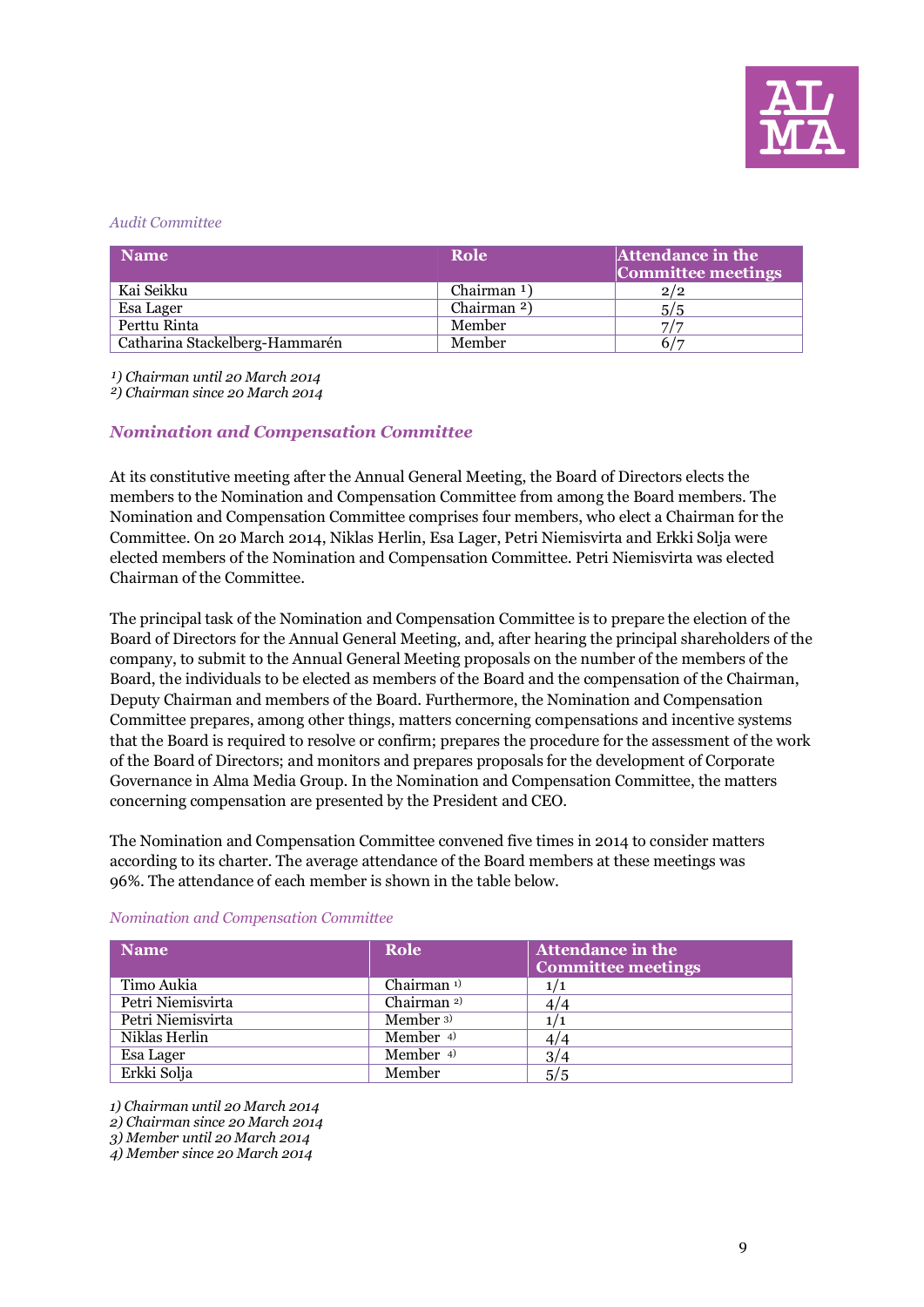

## President & CEO and Group Executive Team of Alma Media Corporation

The President and CEO of Alma Media Corporation is Kai Telanne, M.Sc. (Econ.), born 1964.

The President and CEO is responsible for the day-to-day management of the company in accordance with the guidelines and instructions of the Board of Directors. The President and CEO is responsible for the company's accounts conforming to legislation and its assets being reliably managed. The President and CEO must supply all the information necessary for the appropriate working of the Board of Directors to the Board or any of its members.

The President and CEO may undertake matters that are exceptional or have wide-ranging consequences with regard to the scope and nature of the company's business only through authorisation by the Board of Directors or, in circumstances in which it is not possible to wait for the Board's decision without causing essential damage to the company's operation. In the latter case, the Board must be notified of the action taken as soon as possible.

The President and CEO, Mr Telanne, is supported by a Group Executive Team, in 2014 comprising Kari Kivelä (Senior Vice President, Publisher of IL-Media), Juha-Petri Loimovuori (Senior Vice President, Financial Media and Business Services), Raimo Mäkilä (Senior Vice President, Marketplaces), Kari Juutilainen (Senior Vice President, Regional Media), Juha Nuutinen (CFO), Mikko Korttila (General Counsel), Minna Nissinen (Senior Vice President, Alma Diverso) and Virpi Juvonen (Vice President, Human Resources). The secretary of the Group Executive Team is Rauno Heinonen (Senior Vice President, Corporate Communications and Investor Relations).

The Group Executive Team prepares the monthly reports, investments, Group guidelines and policies, strategy and other long-term plans, action plans covering the following 12 months and the financial statements for confirmation by the Board of Directors. The Group Executive Team met 20 times in 2014.

## Insider Management

Alma Media's Board of Directors has approved Alma Media Group's Guidelines for Insiders. The Guidelines complement the current rules and regulations on the management and handling of insider information as provided in Chapter 51 of the Finnish Criminal Code, the regulations of Chapter 5 of the old Securities Markets Act (495/1989) with regard to the maintenance of the public insider register and the insiders' duty to declare and the regulations of Chapters 12–13 of the new Securities Markets Act (746/2012) with regard to other matters, the Financial Supervision Authority's standard 5.3 and the Insider Guidelines issued by NASDAQ OMX Helsinki Ltd ('Helsinki Stock Exchange').

The company's public (statutory) insiders are the members of the Board of Directors, the President and CEO and the auditor nominated as the principal auditor. In addition, the company has decided that the members of the Group Executive Team are considered insiders. The company's internal, nonpublic and company-specific permanent insiders include certain individuals who by virtue of their position or responsibilities have regular access to insider information. The company also maintains a non-public register of temporary insiders for specific projects as defined under the Finnish insider regulations. Information on the company's public insiders, together with up-to-date information on their holdings and changes in these holdings, are available on Alma Media's website. The information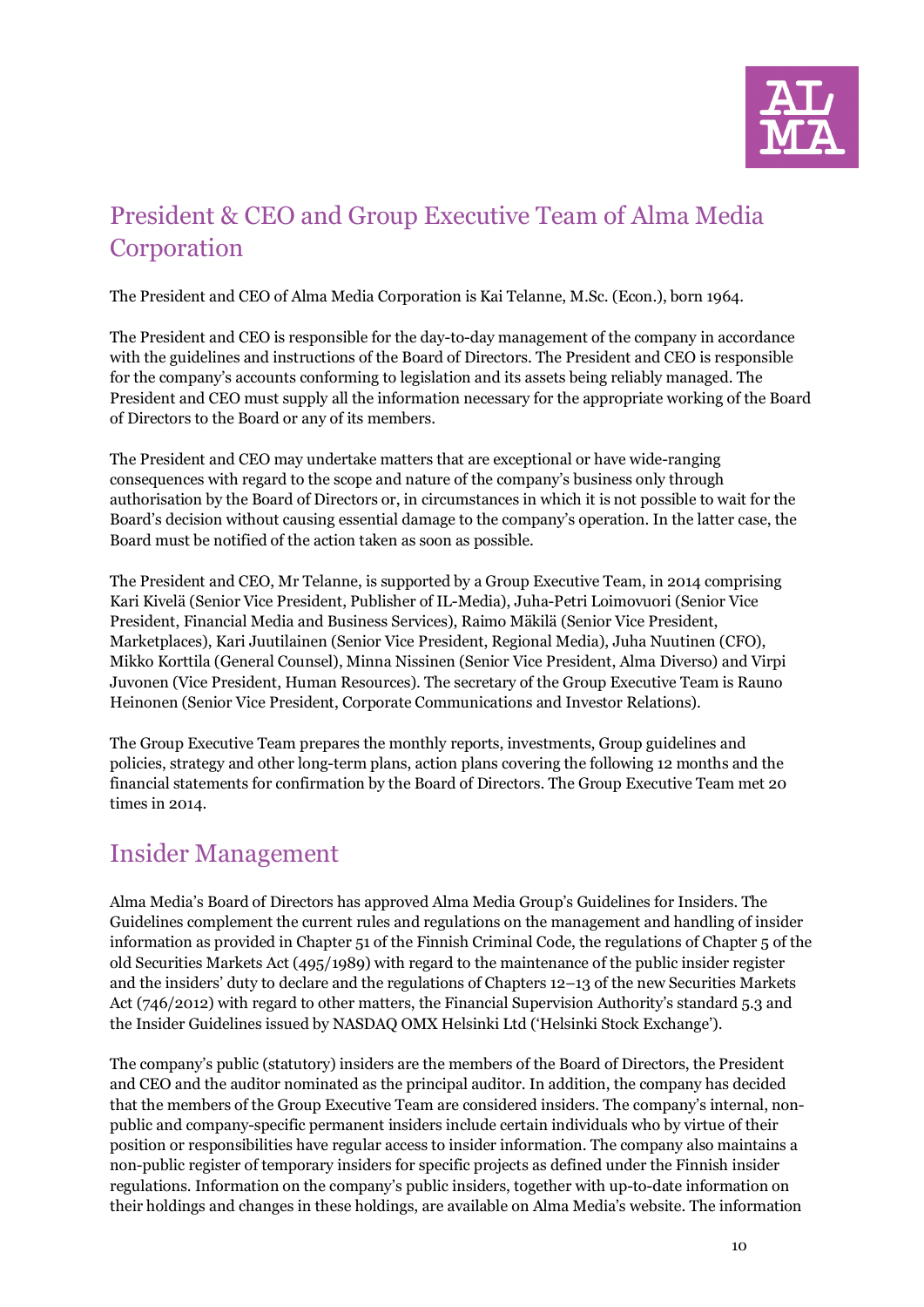

contained in Alma Media's insider register is also available for inspection at the service desk of Euroclear Finland Oy, Urho Kekkosen katu 5 C, 8th floor, Helsinki, Finland.

By providing instructions and information, Alma Media ensures that its public and non-public insiders are fully aware of their position and its importance. Alma Media insiders are not permitted to trade in the company's securities for 21 days prior to the publication of the interim report or annual financial statements release.

The company's General Counsel is responsible for insider management of the Alma Media Group.

## Internal control and risk management systems in financial reporting

The internal control and risk management systems inherent in Alma Media's financial reporting process aim at ensuring a reasonable certainty of the reliability of the company's financial statements and financial reporting, as well as compliance with legislation and other regulations and generally accepted accounting principles.



## Alma Media's internal control and risk management organisation

### Internal control

Internal control is an essential part of the company's administration and management systems, covering all of the Group's functions and organisational levels. The purpose of internal control is to provide sufficient certainty that the company will be able to execute its strategy. Internal control is not a separate process, instead, it is part of the company's operations, covering all Group-wide operational principles, guidelines and systems.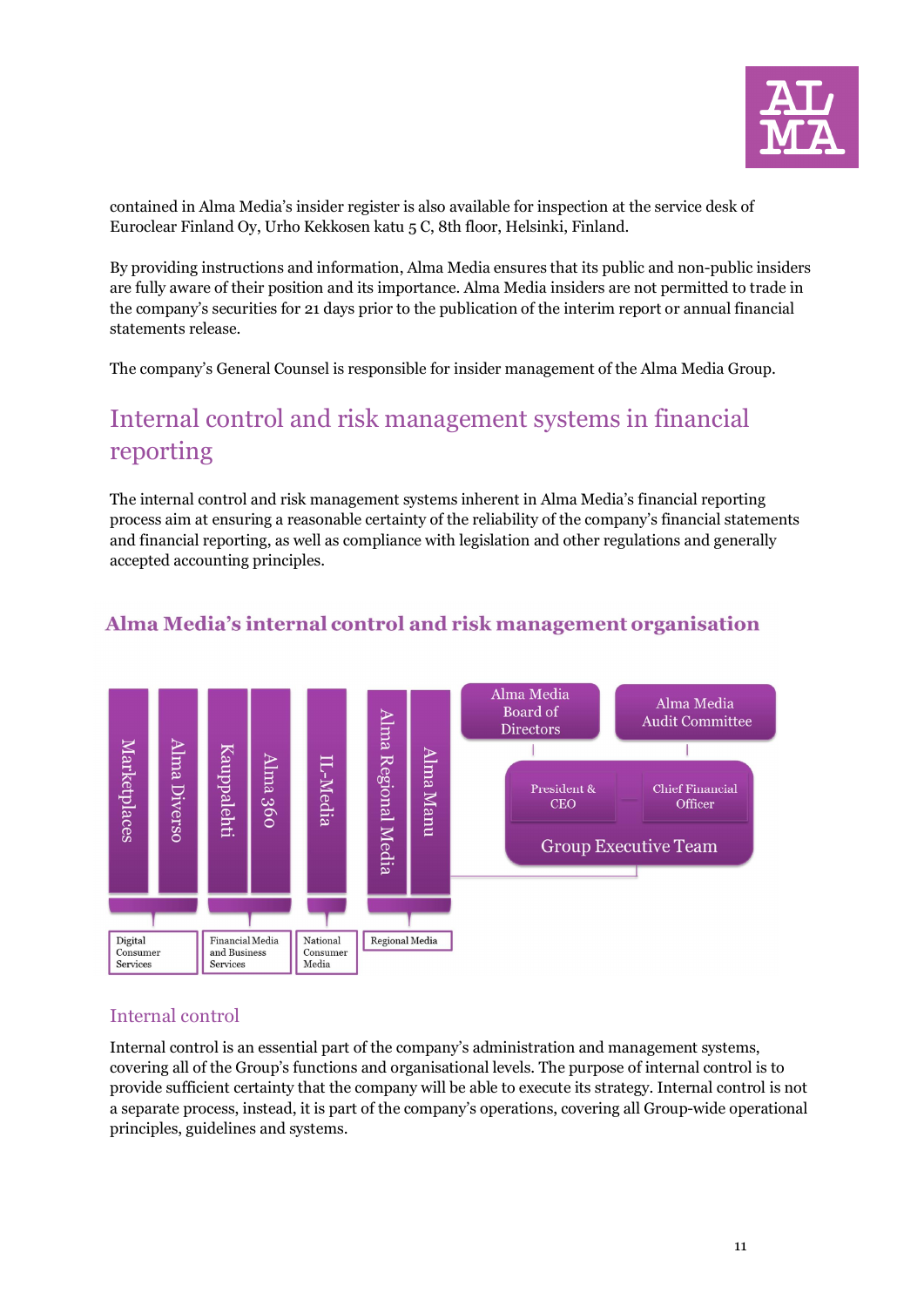

## Financial reporting

The Board of Directors and the President and CEO carry the overall responsibility for organising the internal control and risk management systems for financial reporting. The President and CEO, members of the Group Executive Team and the heads of the business units are responsible for ensuring that the accounting and administration of the areas within their spheres of responsibility comply with legislation, the Group's operating principles and the guidelines and instructions issued by Alma Media Corporation's Board of Directors.

In Alma Media Group, the control over business unit administration and accounting is centralised in the Group financial department. The Group financial department, working under the Group CFO, is the centralised source of financial statement data required by external accounting, as well as the analyses and result reports to Group and business unit management teams for following the profitability of business operations. Group internal control practices aim to ensure the correctness of financial reporting within the Group. Business operations and capital management are monitored with the help of the reporting measures outlined hereinabove. The reporting practices also assist in following the implementation of business unit action plans. The accounting functions of Group companies and business areas follow and give guidance regarding internal control measures and practices based on the Group's operating principles and guidelines.

Alma Media Group follows the International Financial Reporting Standards (IFRS) approved for use within the European Union. Guidelines for financial reporting and accounting principles are collected in an accounting manual being updated as standards change, as well as the financial department guidelines that are applied in all Group companies. Group accounting is responsible for the following and observance of the financial reporting standards, maintaining financial reporting principles and communicating them to the business units.

## Risk management

Risk management is a part of Alma Media's financial reporting process and one of the most significant measures of internal control. At Alma Media Group, the task of risk management is to continuously evaluate and monitor all business opportunities, threats and risks to ensure the achievement of objectives and business continuity.

The Board of Directors carries the primary responsibility for Alma Media's risk management. The Board of Directors considers the most significant identified risks and is in charge of defining the Group's risk appetite and risk tolerance. The Audit Committee approves the risk management principles of the Group and monitors the efficiency of the risk management systems. The Audit Committee also discusses the management reports on significant risks and the company's exposure to them as well as considers the plans to minimise risks.

The CEO, the Group Executive Team and other managers in the Group at all organisational levels are responsible for daily risk management. In each business unit, a member of the unit's executive group, usually the person in charge of the finances of the unit, is responsible for risk management and reporting on risk management operations.

The risk management process is a means of identifying risks, developing risk management measures and reporting the risks regularly to the risk management organisation. Risk management is part of Alma Media's internal control and, thus, part of good corporate governance. Alma Media specifies limits to and procedures for quantitative and qualitative risks in writing in its risk management system.